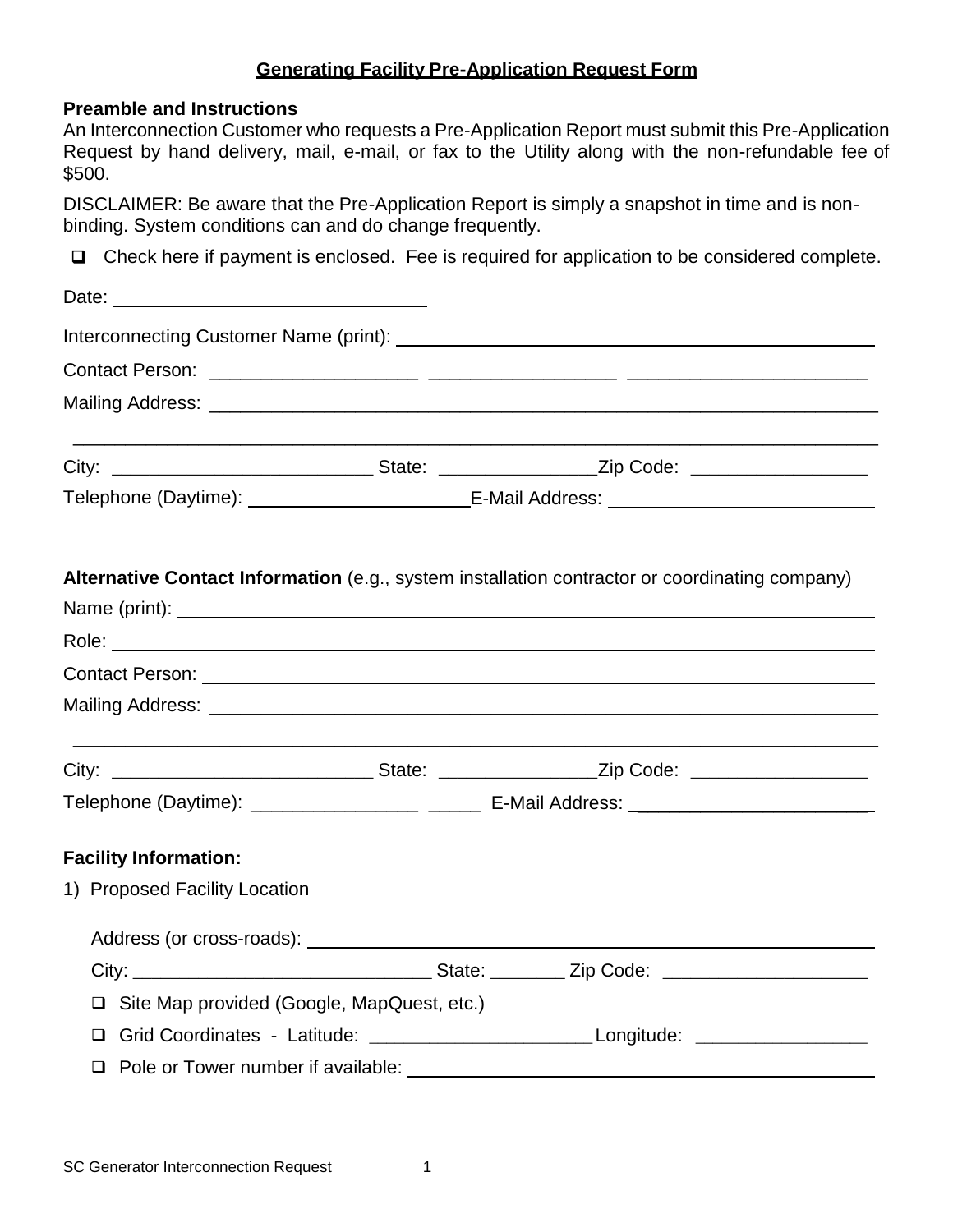#### 2) Primary Energy Source

## **Choose one:**

| <b>Renewable</b>                   | <b>Non-Renewable</b>               |
|------------------------------------|------------------------------------|
| 1. Solar – Photovoltaic            | 17. Fossil Fuel - Diesel           |
| 2. Solar – thermal                 | 18. Fossil Fuel - Natural Gas (not |
| 3. Biomass – landfill gas          | waste)                             |
| 4. Biomass – manure digester gas   | 19. Fossil Fuel - Oil              |
| 5. Biomass – directed biogas       | 20. Fossil Fuel - Coal             |
| 6. Biomass - solid waste           | 21. Fossil Fuel – Other (specify   |
| 7. Biomass – sewage digester gas   | below)                             |
| 8. Biomass - wood                  | 22. Other (specify below)          |
| 9. Biomass – other (specify below) |                                    |
| 10. Hydro power – run of river     |                                    |
| 11. Hydro power - storage          |                                    |
| 12. Hydro power – tidal            |                                    |
| 13. Hydro power – wave             |                                    |
| 14. Wind                           |                                    |
| 15. Geothermal                     |                                    |
| 16. Other (specify below)          |                                    |

## 3) Prime Mover

#### **Choose one:**

| 1. Photovoltaic $(PV)$  | $5. \Box$ Steam Turbine                  |
|-------------------------|------------------------------------------|
| 2. $\Box$ Fuel Cell     | $6. \Box$ Micro-turbine                  |
| 3. Reciprocating Engine | Other, including Combined Heat and Power |
| 4. $\Box$ Gas Turbine   | (specify below)                          |

#### 4) Type of Generator

### **Choose one:**

| 1. $\Box$ Inverter-based Machine<br>$'$ 2. $\Box$ Rotating Machine<br>13. Rotating Machine with Inverters |  |
|-----------------------------------------------------------------------------------------------------------|--|
|-----------------------------------------------------------------------------------------------------------|--|

- 5) Size: \_\_\_\_\_\_\_\_\_\_\_\_\_\_\_\_\_\_\_\_\_\_ kWAC
- 6) Generator Configuration:

 $\square$  Single-phase  $\square$  Three Phase